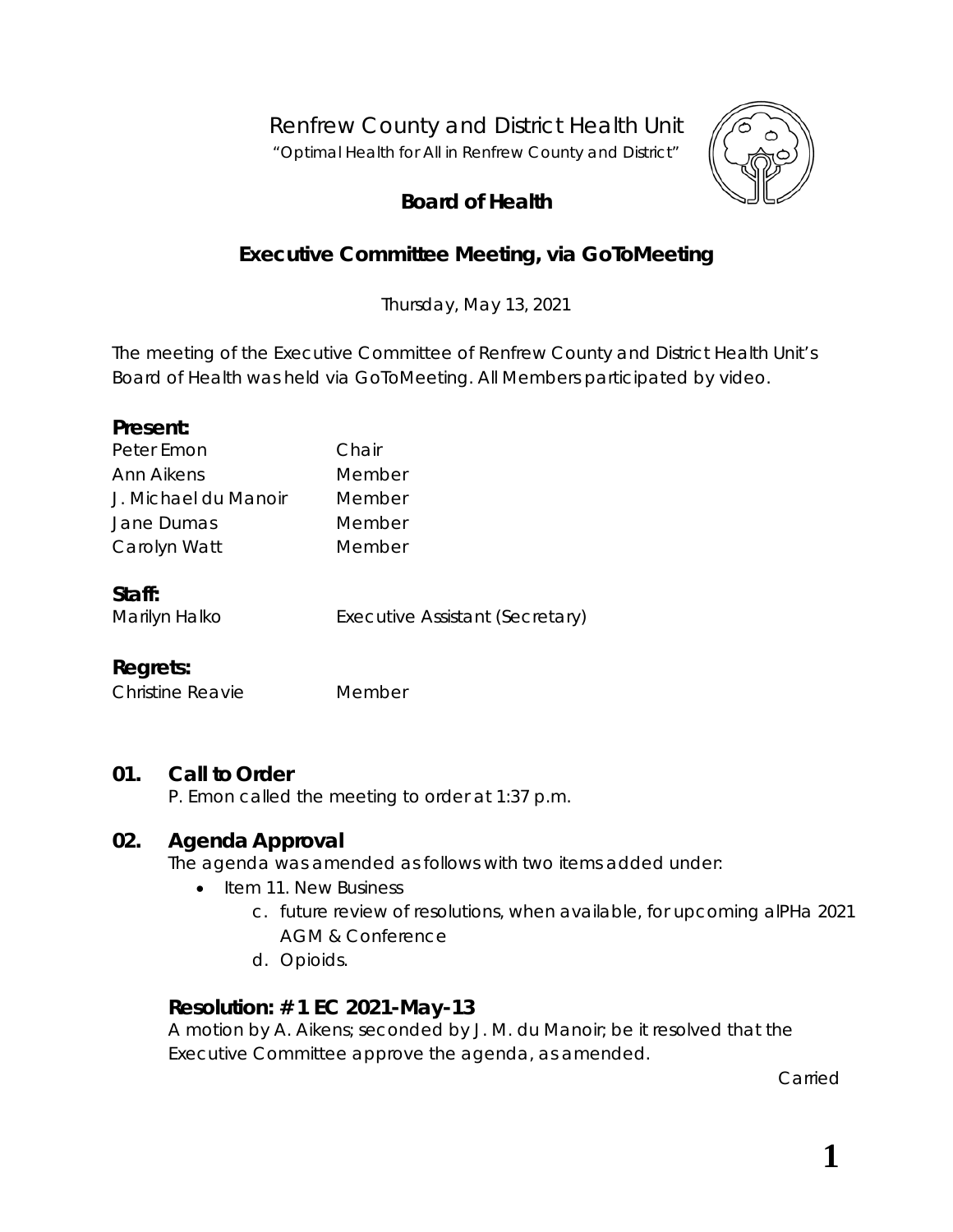## **03. Declaration of Conflict of Interest**

No conflicts of interest were declared.

#### **04. Delegations**

There were no delegations.

## **05. Minutes of Previous Meeting (Approval)**

a. Approval of the meeting minutes from the Executive Committee meeting held on Thursday, February 11, 2021.

### **Resolution: # 2 EC 2021-May-13**

A motion by C. Watt; seconded by A. Aikens; be it resolved that the Executive Committee approve the meeting minutes for Thursday, February 11, 2021, as presented.

Carried

### **06. Business Arising**

a. Action List—2021-Apr-27

Items shown below in the Action List Parking Lot were deferred for future discussion:

#### Parking Lot

| Date        | Section of Agenda/<br><b>Referral to Committee</b> | Item                                                                                                                                                                                                                                                                                                                                                                                                                                                                              |
|-------------|----------------------------------------------------|-----------------------------------------------------------------------------------------------------------------------------------------------------------------------------------------------------------------------------------------------------------------------------------------------------------------------------------------------------------------------------------------------------------------------------------------------------------------------------------|
| 2021-Apr-27 |                                                    | Executive Committee • Response—Grey Bruce Resignation—March 2021                                                                                                                                                                                                                                                                                                                                                                                                                  |
| 2021-Feb-23 | <b>Executive Committeel</b>                        | Determinants of Health-correspondence:<br>a. CODE-COMOH School Nutrition<br>COMOH Letter School Reopening<br>b.<br>c. alPHa Letter Paid Sick Leave<br>d. Support for Bill 216 Food Literacy<br>e. Paid Sick Leave during an Infection Disease<br>Emergency<br>Paid Sick Leave during COVID-19 and<br>f.<br>Beyond<br>2021-Mar-30<br>g. Paid Sick Days Reform Letter<br>Mandatory Paid sick Leave in Ontario<br>h.<br><b>CODE COMOH Student Nutrition</b><br>İ.<br>Program Support |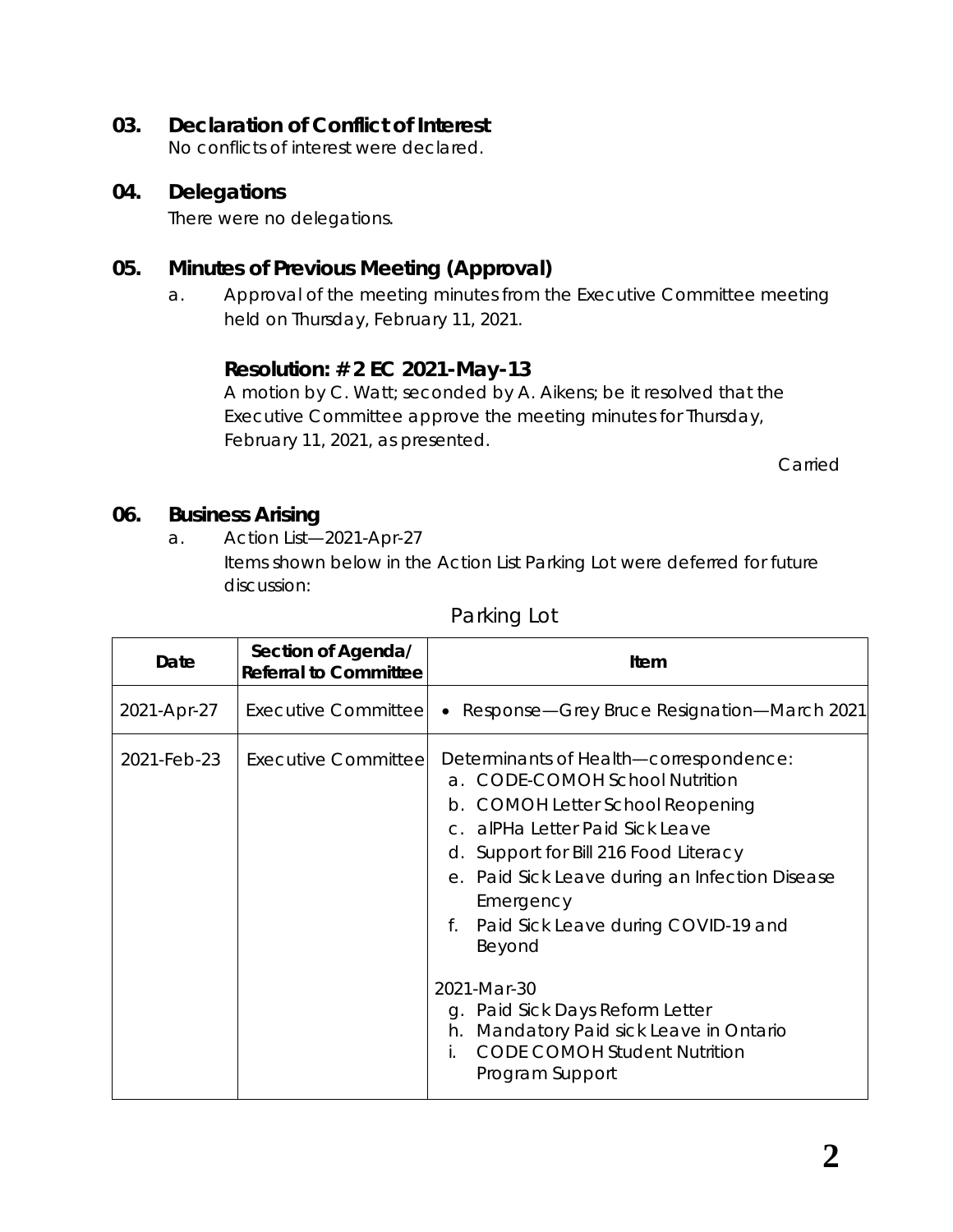| 2021-Feb-11* | <b>Executive Committee</b>     | May 2021-for review-send letter re: 2021flu<br>season-include access to flu vaccine                                                                                                                                |
|--------------|--------------------------------|--------------------------------------------------------------------------------------------------------------------------------------------------------------------------------------------------------------------|
| 2021-Feb-11* | <b>Executive Committee</b>     | Follow-up re: access to COVID-19 immunization<br>for small rural communities                                                                                                                                       |
| 2021-Feb-11* | <b>Executive Committee</b>     | Determinants of Health:<br>• Guaranteed basic income<br>Paid sick leave<br>Housing<br>$\bullet$<br>• Access to a primary care provider in RC&D                                                                     |
| 2021-Feb-11* | <b>Executive Committee</b>     | End of 2021—Lessons Learned during the COVD-19<br>Pandemic Preparing for the Next One<br>Added after BoH 2021-Apr-27 meeting:<br>• Resolution from the Corporation of the City of<br>North Bay re COVID-19 Vaccine |
| 2020-Oct-27  | 13. Closed                     | <b>Consideration for Executive Sessions-referred</b><br>to Governance Committee- January 2021<br>Reference material—alPHa Board of Health<br>$\bullet$<br>Governance Toolkit-on page 12                            |
| 2020-Sep-29  | 07. Correspondence<br>-item d. | Guaranteed Basic Income in Throne Speech                                                                                                                                                                           |

\*revised at the Executive Committee meeting held February 11, 2021

## **07. Correspondence**

There was no correspondence.

## **08. Staff Reports**

There were no Staff reports.

## **09. Board Committee Reports**

Each BoH Committee Chair was tasked with bringing two or three points to the meeting for discussion, in order to create the 2021 Board Work Plan.

a. Executive Committee—P. Emon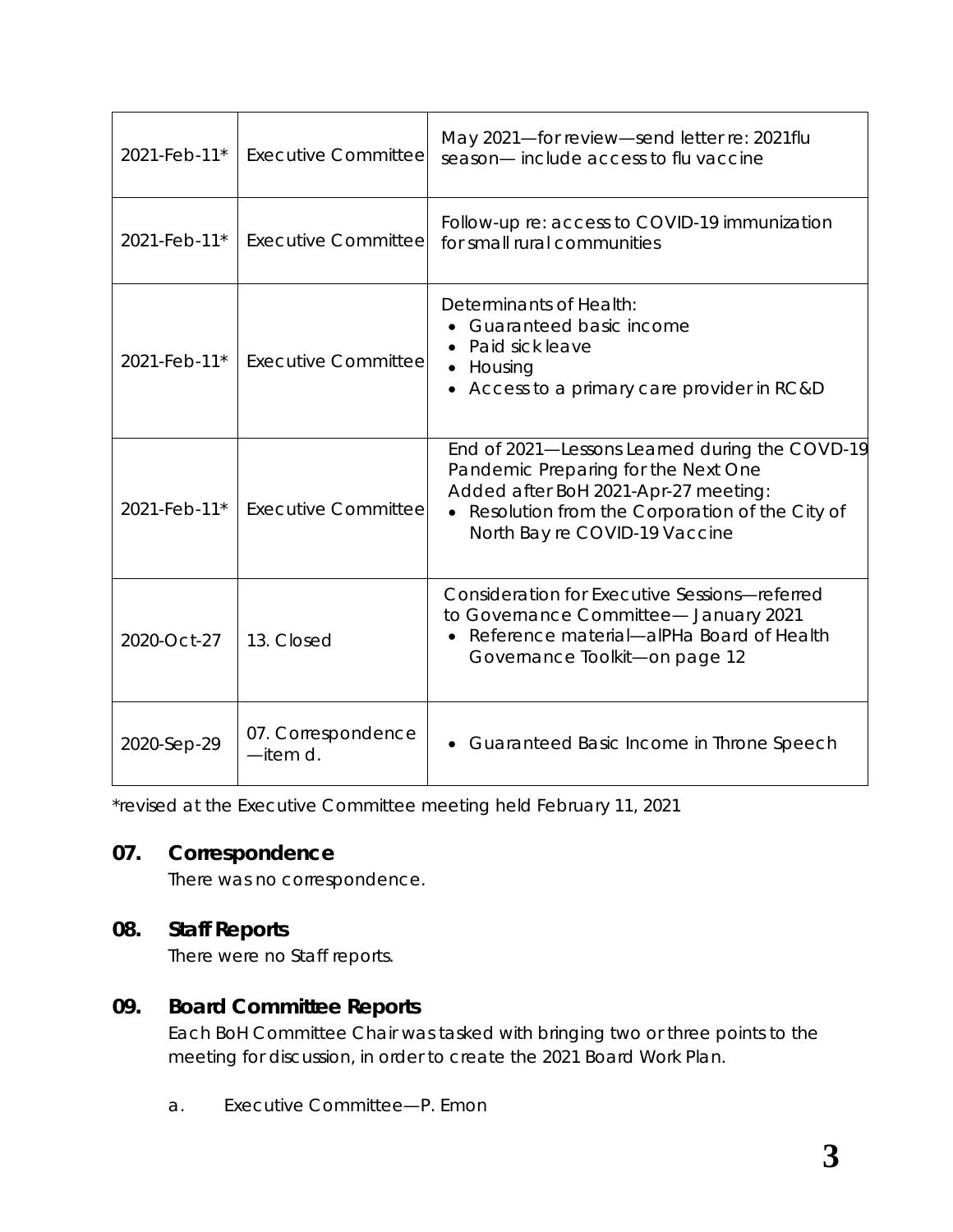- Strategic Plan—Q4 2021 or Q1 2022 activity
- **Review Plan** 
	- change demographics
	- best practices.
- b. Governance Committee—J. Dumas (The last Governance Committee meeting was held April 1, 2019.)
	- Composition of the Board of Health
		- Public appointments
		- Indigenous representation
		- Community members
	- Procedural By-Law
		- Explore the need to review
			- Gather changes.

It was noted that the following Staff contracts come up for renewal, in 2021:

- MOH(A)-October 2021
- AMOH—December 2021.
- c. Resources Committee—J. M. du Manoir
	- Budgeting
	- HR Oversight
	- Administrative Procurement Policies.
- d. Stakeholder Relations Committee (The last Stakeholder Relations Committee meeting was held on March 2, 2020)

A. Aikens provided the following discussion items for the Committee, in Chair Christine Reavie's absence:

- Partnerships with community health partners
- Communication strategies
- Strong stakeholder relationships.

## **Resolution: # 3 EC 2021-May-13**

A motion by A. Aikens; seconded by J. Dumas; be it resolved that the Executive Committee recommends to Board that the Governance Committee and the Stakeholder Relations Committee resume meeting, effective October 1, 2021.

Carried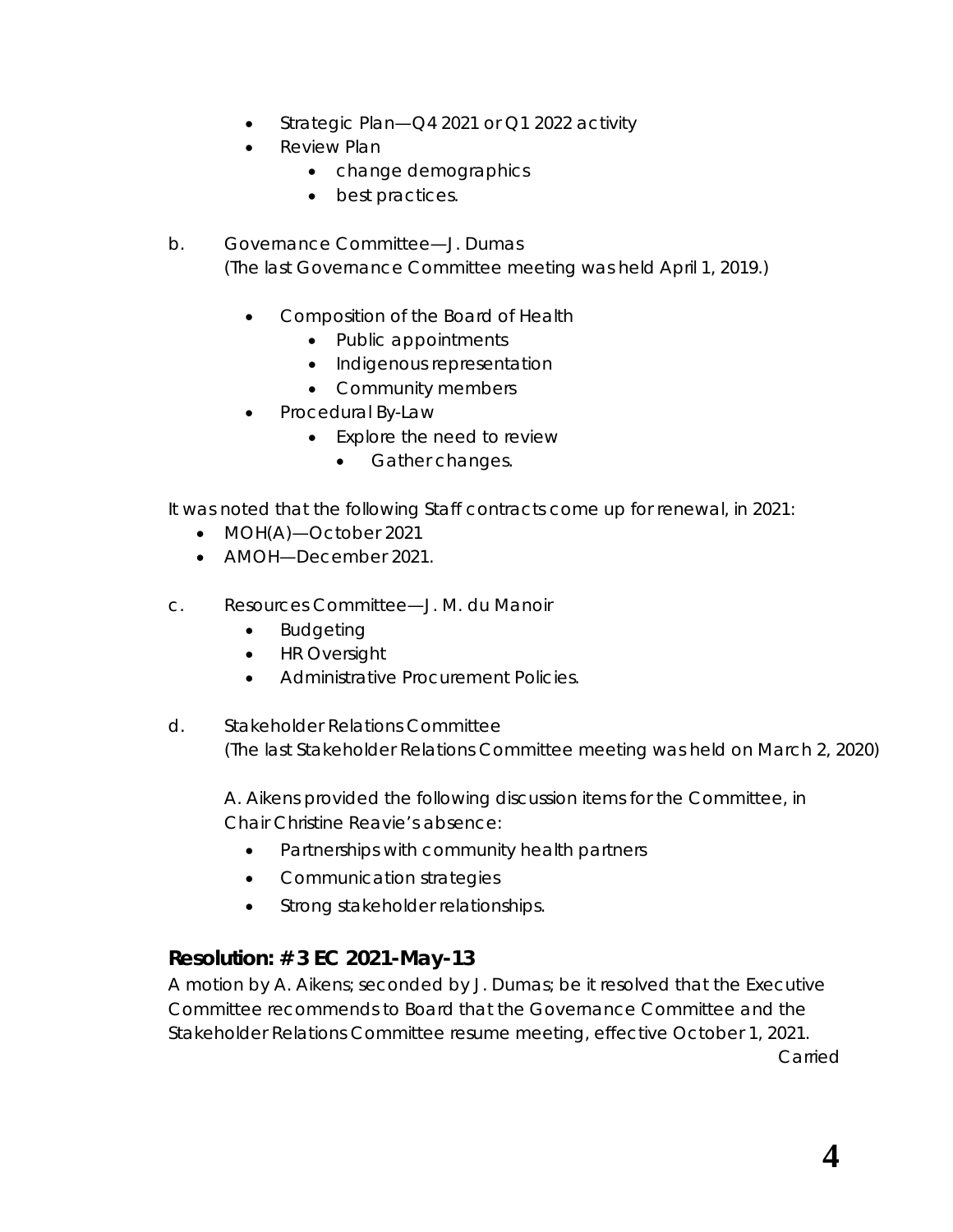#### **10. By-Laws**

There were no by-laws.

#### **11. New Business**

a. People kept working, became healthier while on basic income: report

#### b. Video linking/open meeting

Deferred until further discussion, that includes:

- security of the information
- integrity of the information
- accessibility
- where to store
- impact on storage capacity of website or in another place
- cost implications
- official transcript?
- power interruption
- policy to inform participants, regarding sensitive discussions
- closed meetings—cannot record.
- c. Resolutions for alPHa 2021 AGM & Conference Those attending the alPHa 2021 AGM & Conference will meet to review the resolutions when they become available.

The alPHa 2021 AGM and Conference will be held virtually on Tuesday, June 8, 2021.

d. Opioids

P. Emon advised that a letter would be sent to the BoH Chair, from the County of Renfrew's Warden Robinson and CAO Paul Moreau, regarding the need for collaboration surrounding the dramatic increase in opioid overdoses, in RCD in 2021. There were 28 overdoses in the first 18 weeks of 2021. For all of 2020, there were 24 overdoses.

A Board Member requested that all Board Members be allowed to attend all committee meetings, other than their appointed committee. The suggestion will be brought forward for consideration when the Board reviews its Procedural By-Law.

#### **12. Notice of Motion**

There was no notice of motion.